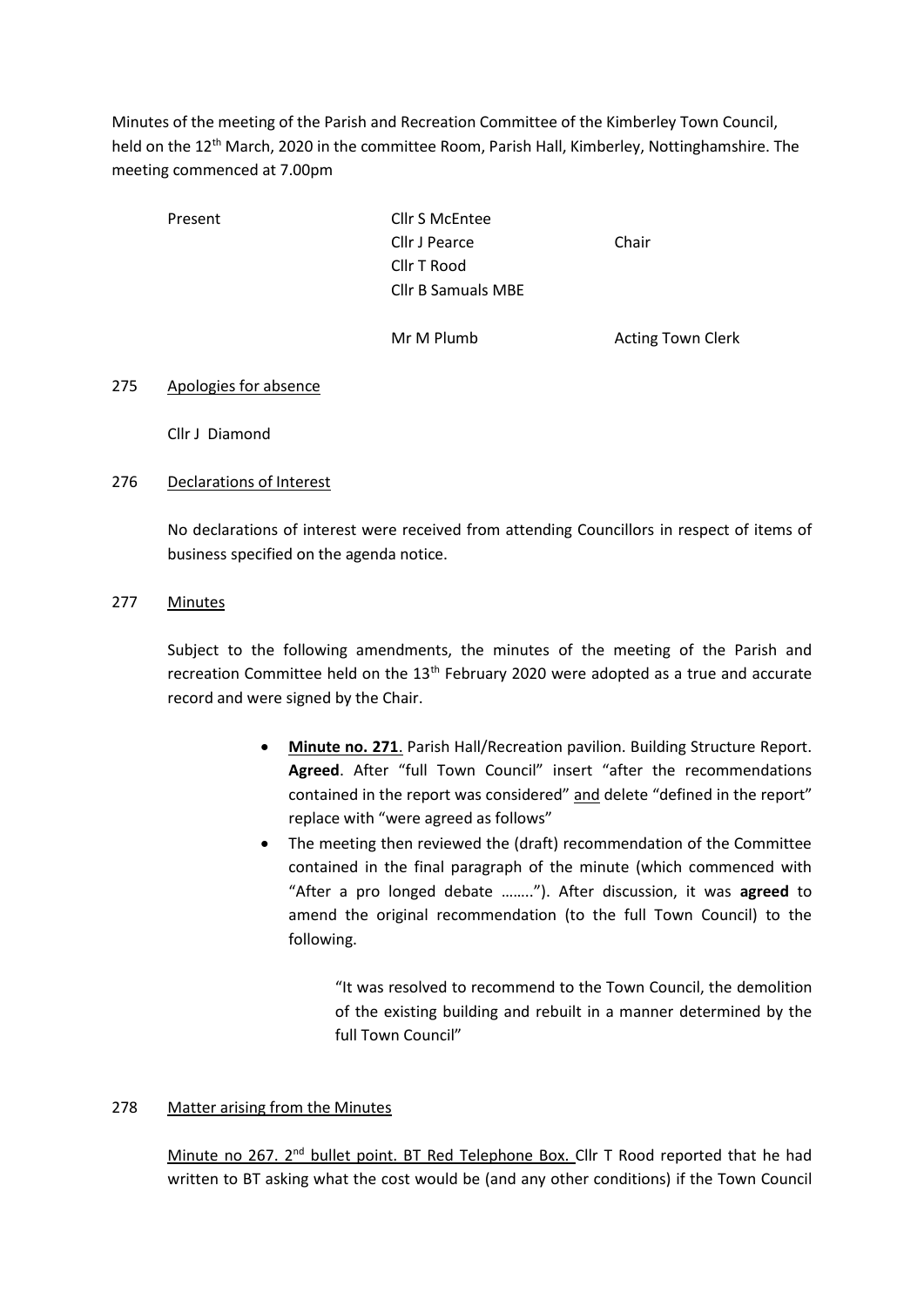decided to remove, renovate and re site an existing unused and damaged box situated at a none central location within the Town. A response was awaited. **Noted.**

Minute no 269. Hanging baskets. The Acting Town Clerk confirmed that the selected Supplier had been advised that their quotation for supplying and watering the hanging floral baskets was acceptable, but the cost of using a "cherry picker" vehicle to install and then remove the baskets was under further consideration. Cllr Rood confirmed that a cheaper option was available and confirmation was awaited. **Noted**

Minutes 270, 271, and 272. The Acting Town Clerk reported that because of time constraints specified in the Town Councils Standing Orders (Max times for meetings); the Committee's recommendations were not considered by the February meeting of the Town Council. They will be included in the agenda for the (ordinary) Town Council meeting on the 26<sup>th</sup> March, 2020. **Noted**

#### 279 Play Equipment Inspection

The acting Town Clerk reported that the recent routine inspection report of play equipment at both Knowle Park and the Stag recreation ground had been received. Cllr Rood provided additional information upon the inspection report and upon remedial work carried out. **Noted.**

#### 280 Replacement/renovation of Public Notice Boards

The Acting Town Clerk reported that at the Town Council meeting held on the 27<sup>th</sup> February 2020 (draft minute 421/405), authority was given to commence work immediately in renovating and updating the Town Hall's large (main) Notice Board, fronting Newdigate Street. Details of the work were defined to the meeting. Work will commence shortly, after which the remaining notice boards in the Town will be upgraded or replaced. The meeting **noted** this report

# 281 Millfield Allotments. Boundary trees/hedges

The Acting Town Clerk reported that a quotation had been received from a Company willing to undertake the work of clearing the borders of overgrown vegetation and removing/pruning trees along the border lines. He provided details of the daily cost for a 2 man team working each day for between 2 to 4 weeks. Concerns were expressed over the very high cost in this first quotation. Cllr Rood reminded the meeting that, as far as current records indicate, this site is owned by the Borough Council, but managed as allotments by the Town Council. The income derived from allotment rents were used for routine maintenance of pathways. He argued that capital maintenance costs should be the responsibility of the Borough Council as Land owner. After some discussion, it was proposed and seconded that the Acting Town Clerk asks the Borough Council to accept the responsibility for capital costs of maintenance, (included the Boundaries) as the Landowner. This was put to the meeting and **approved** by 3 votes for and 1 against.